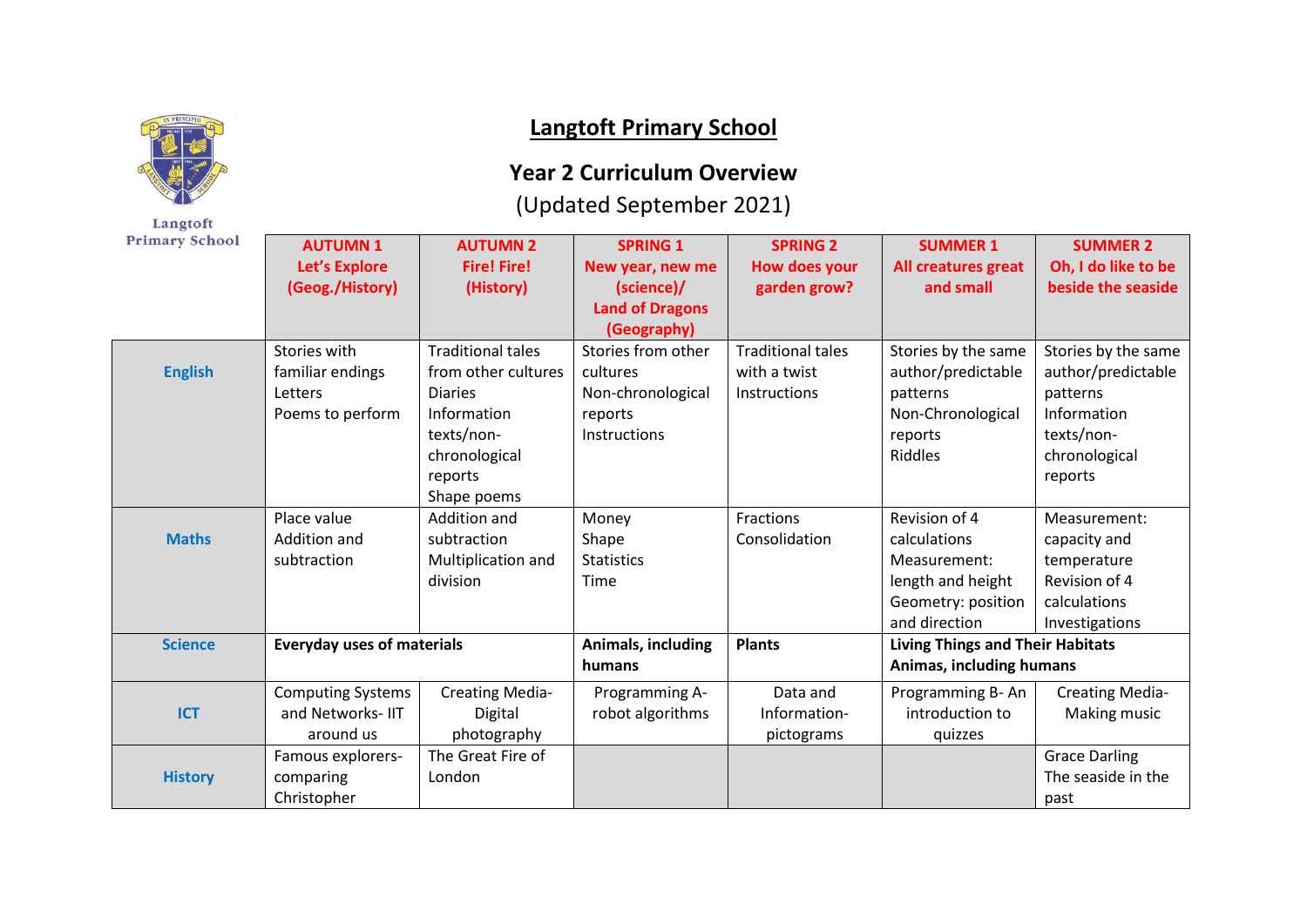|                  | Columbus/Neil<br>Armstrong<br>Local history- how<br>has Langtoft<br>changed             |                                                                                                        |                                                                        |                                                                                                                                                                         |                                                            |                                                                                                                       |
|------------------|-----------------------------------------------------------------------------------------|--------------------------------------------------------------------------------------------------------|------------------------------------------------------------------------|-------------------------------------------------------------------------------------------------------------------------------------------------------------------------|------------------------------------------------------------|-----------------------------------------------------------------------------------------------------------------------|
| <b>Geography</b> | Local area study-<br>features of<br>Langtoft.<br>Map skills<br>Continents and<br>oceans |                                                                                                        |                                                                        | Origins of different<br>food<br>Continents                                                                                                                              |                                                            | Physical and<br>human features of<br>coasts<br>Oceans of the<br>world<br>Weather around<br>the world                  |
| <b>Art</b>       | Drawing<br>Self-portraits<br>Pencil sketch of<br>buildings                              | Painting<br>Explore how to mix<br>colours to change<br>shades and tones<br>to create fire<br>pictures. | 3D form<br>Making clay dragon<br>eyes<br>Drawing mythical<br>creatures | Famous artists<br><b>Exploring famous</b><br>artists- Van Gogh,<br>Georgia O'Keeffe-<br>using paint, pastels,<br>collage to create<br>own art based on<br>those studies | Collage<br>Design and create a<br>diorama of a<br>habitat. | Printing<br>Print weather<br>symbols.<br>Create beach<br>scenes through<br>printing.<br>Wax resist ocean<br>pictures. |
| <b>DT</b>        |                                                                                         | <b>Mechanisms</b><br>Design and make a<br>moon buggy<br>(wheels and axles)                             | Food<br>Design and make a<br>fruit smoothie                            |                                                                                                                                                                         | <b>Textiles</b><br>Design and make a<br>hand puppet        | Food<br>Design and make a<br>healthy sandwich                                                                         |
| <b>Music</b>     | Hands, Feet, Heart<br>South African<br>music                                            | Ho! Ho! Ho!<br>Christmas, Big<br>Band, Motown,<br>Elvis,                                               | I Wanna Play in a<br><b>Band</b><br>Rock                               | Zootime<br>Reggae                                                                                                                                                       | Friendship Song                                            | Reflect, Rewind<br>and Replay                                                                                         |
| <b>PE</b>        | Fundamentals:<br>Net and Wall                                                           | Gymnastics<br><b>Ball Skills:</b>                                                                      | Dance<br>Sending and<br>Receiving                                      | Yoga<br>Defending and<br>Invasion                                                                                                                                       | Athletics<br><b>Target Games</b>                           | Striking and<br>Fielding<br><b>Team Building</b>                                                                      |